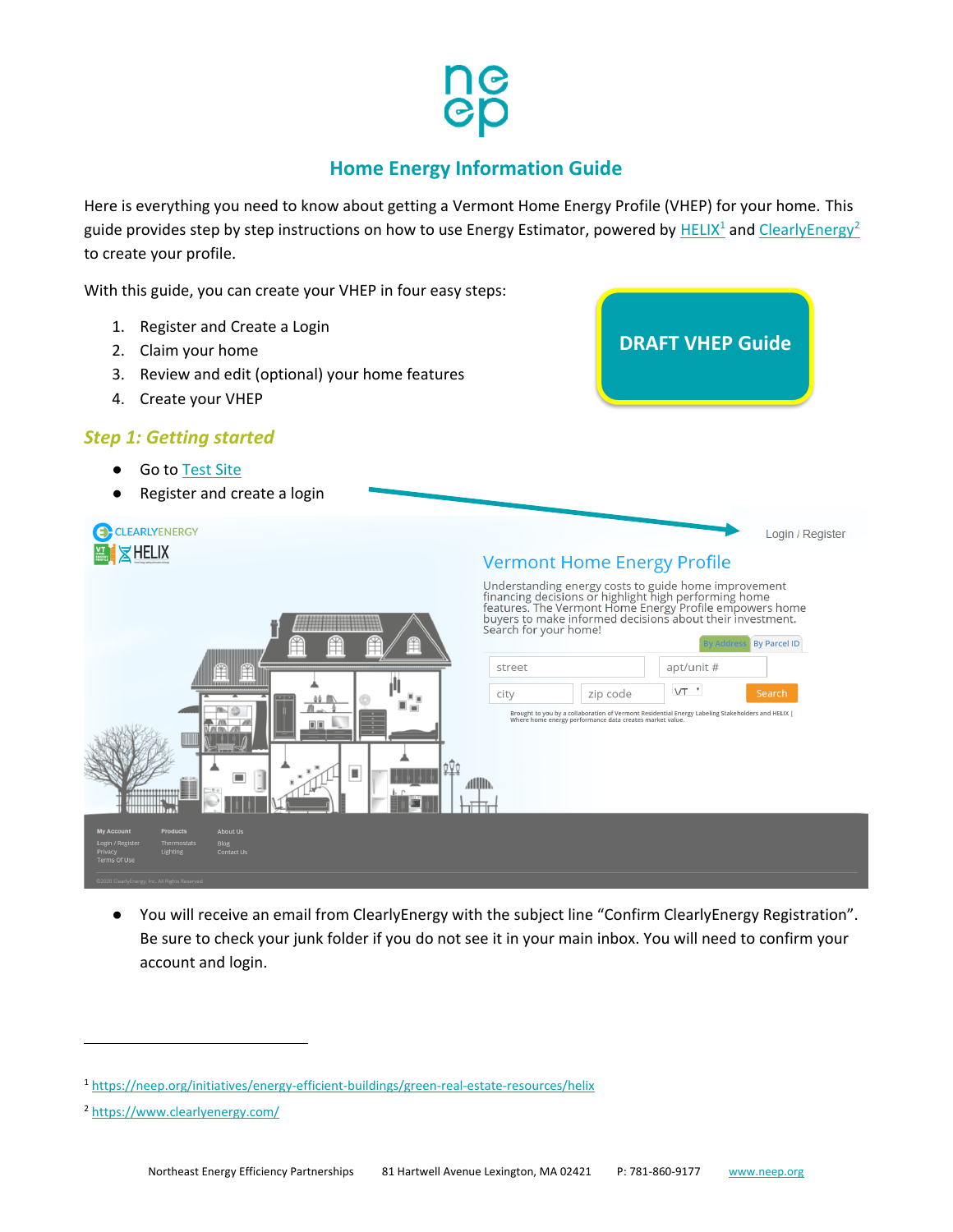## *Once you have logged in*

- You can search for your home by address or Parcel ID.
	- $\circ$  A Parcel ID is a number assigned to parcels of real property by the tax assessor of a particular jurisdiction for purposes of identification and record-keeping.
- **If your home was found in the system:** When you hit search, a screen will appear stating the address has been verified.
- On the same screen, you can review the four easy steps to creating a profile: 1) Register and Create a Login, 2) Claim your Home, 3) Edit Home Features, 4) Create Vermont Profile
	- o From here, click **Start Your Profile.**

## **Four Easy Steps to Creating a Vermont Home Energy Profile**

The buttons at the top of the page will guide you to the next step:



#### 1. Register and Create a Login

You will receive an email from ClearlyEnergy with the subject line "Confirm ClearlyEnergy Registration". Be sure to check your junk folder if you do not see it in your main inbox. You will need to confirm your account and login.

#### 2. Claim Your Home

In order to claim your home, be sure to login and find your address. Press the "Claim Your Home" button in order to edit your home's features and create the Vermont Home Energy Profile.

#### 3. Edit Home Features

You will see a pencil icon next to the features you are now able to edit. You can optionally update information about your home, its energy systems or enter utility and fuel costs.

#### 4. Create Vermont Profile

After you have updated your home features, click the "Create Profile" button to generate your Vermont Home Energy Profile. Once you have created your profile, you will be able to view and download it by clicking on the "View Profile" button.

**Start Your Profile** 

- **If your address was not found in the system**, you will be brought to a screen, like below, to calculate your home's average energy use.
	- $\circ$  You will have to include the address, year the home was built, size, type of home, and primary heating fuel. There are additional metrics you can choose to fill in.

## No Data Was Found For This Home

Please use this energy calculator to find out your home's energy use, and receive personalized strategies to cut those costs!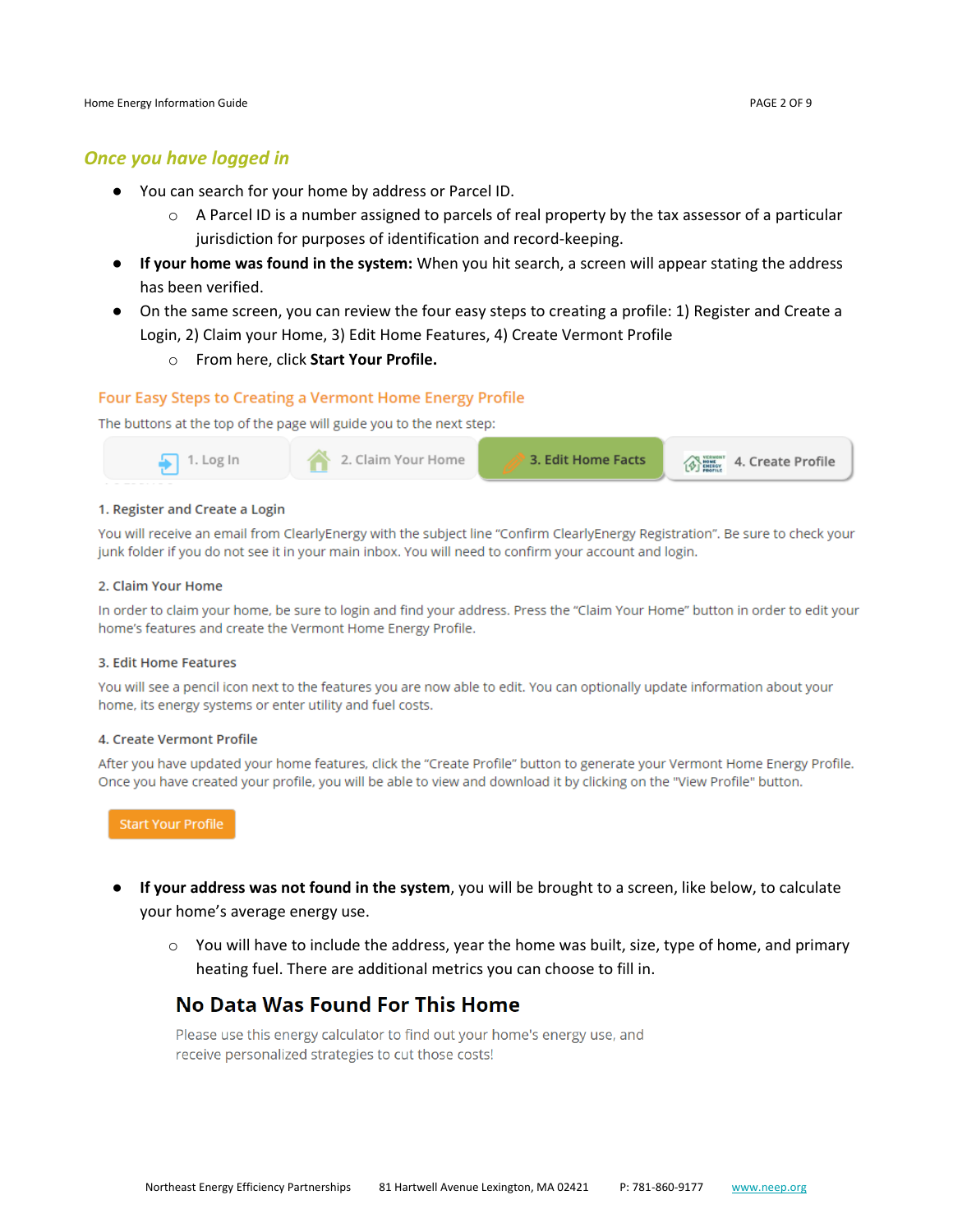|                                                                                                   | Parcel ID (optional)                                     |                                                                         |
|---------------------------------------------------------------------------------------------------|----------------------------------------------------------|-------------------------------------------------------------------------|
|                                                                                                   | Street address                                           |                                                                         |
| <b>ABOUT YOUR HOME</b><br>For a better result, we need a<br>bit of information about your<br>home | City                                                     |                                                                         |
|                                                                                                   | <b>State</b>                                             | VT <b>v</b>                                                             |
|                                                                                                   | Your zip code                                            |                                                                         |
|                                                                                                   | Your home was built In?                                  | for example: 1970                                                       |
|                                                                                                   | What is the size of your home?                           | in square feet                                                          |
|                                                                                                   | Describe your home?                                      |                                                                         |
|                                                                                                   | Your home is heated primarily<br>with?                   | $\circ$ Natural Gas $\circ$ Electric<br>$\circ$ Propane gas $\circ$ Oil |
|                                                                                                   | ◎ Cord Wood ◎ Pellet Wood                                |                                                                         |
|                                                                                                   | Optional:                                                |                                                                         |
|                                                                                                   | Number of bedrooms?                                      |                                                                         |
|                                                                                                   | Number of full & half baths?                             | for example: 2.5                                                        |
|                                                                                                   | Your cooling system is?<br>● Heat Pump ● None            | $\circ$ Window $\circ$ Central                                          |
|                                                                                                   | Do you have solar panels<br>(photovoltaic) on your home? | <sup>◎</sup> No ○ Yes                                                   |
|                                                                                                   | Do you have a?<br>◎ Both ◎ Neither                       | $\circ$ Swimming Pool $\circ$ Hot Tub<br><b>Start</b>                   |

• When your address is found or filled out (pictured above), you will be brought to the following screen, which will display the baseline home energy cost estimate. This is calculated using home features from

| 1. Log In                  | 2. Claim Your Home                                                                                | 3. Edit Home Facts<br>EVER WERNER<br>4. No Profile |                                   |               |
|----------------------------|---------------------------------------------------------------------------------------------------|----------------------------------------------------|-----------------------------------|---------------|
|                            | Costs                                                                                             | <b>Find Savings</b>                                | <b>Scenario</b>                   | <b>Health</b> |
| <b>Unverified Estimate</b> | \$0<br><b>Most Efficient</b>                                                                      | \$4040/Year                                        | \$10000<br><b>Least Efficient</b> |               |
|                            | To improve the ClearlyEnergy utility bill estimates, claim your home and provide us with a little |                                                    |                                   |               |

more information or an estimate of your energy bill. Just click on the improve values icon

Not your home? Click here to find your home's report

public tax assessor data and HELIX data when available. In order to edit the features of your home, you'll need to "claim your home".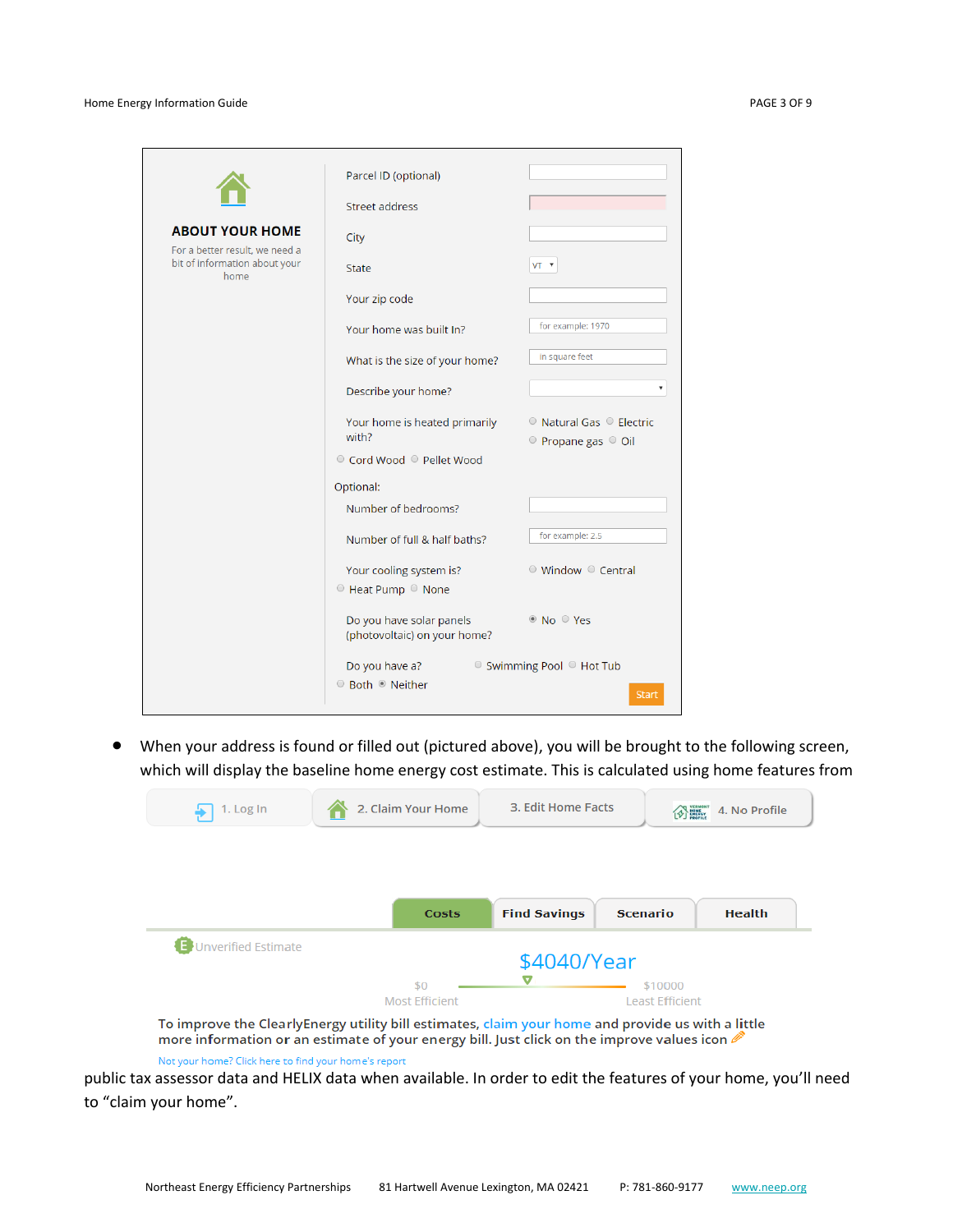## *Step 2: Claiming Your Home*

● Once you have logged in and found or added your home, press the "Claim Your Home" button in order to edit your home's features and create the Vermont Home Energy Profile.



- When you press Claim Your Home, you will be prompted to check two boxes.
	- $\circ$  By checking this box, you are confirming that you are the property owner or can act on behalf of the property owner (e.g. seller's agent, energy professionals completing the VHEP on behalf of the homeowner). **This first box must be checked in order to edit your home's features.**
	- $\circ$  The second box should be checked if you want to prevent other users from editing the home's energy features. By checking this box, the home energy features will be locked from editing by others for 30 days. After 30 days the home is unlocked. Do not check this box if you plan to have other users (spouse, contractor, etc.) modify your home data.
- Once you check the box(s), click **Claim.**

## *Step 3: Editing Home Features*

You will see a pencil icon next to the features you are now able to edit. You can optionally update information about your home, its energy systems or enter utility and fuel cost.



- Review the assumptions about your home such as insulation levels, heating system information, and appliances. To update any features and reflect the current state of your home, you will need to be logged in and have claimed your home.
- Click on the pencil icon to make edits.
- Once you have made edits, click **Update Values.**

## *Home Features*

- Update general home facts
	- $\circ$  This will allow you to indicate if you have completed a professional energy audit, indicate the size, age, and type of home you have (e.g. single family standalone home), specify if your home is divided into multiple units, describe your basement (if applicable), if you have a programmable thermostat, if association fees cover utility costs, and if you have an electric vehicle/charging station, a hot tub or swimming pool.
- **Enter utility and fuel costs** 
	- $\circ$  This section allows you to enter actual utility bill information that will calibrate the tool's energy cost estimate. You can also indicate primary space and water heating fuel, the number of people living in the home, and the temperature you keep the home during the winter and summer.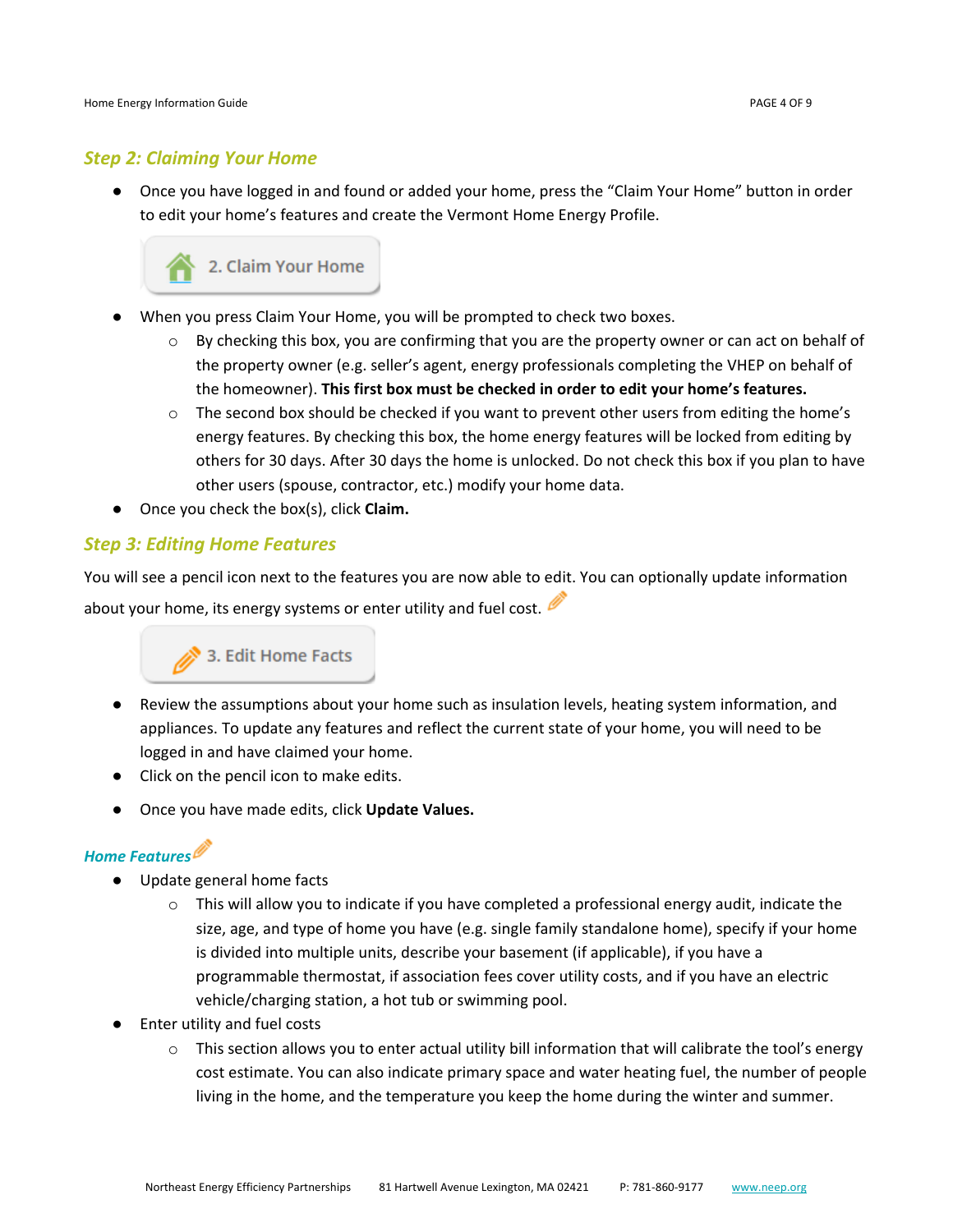o **Note:** The tool's energy cost estimate is an asset-based score which considers the **physical assets** of a home such as the existing insulation levels, HVAC systems, and hot water systems. Asset-based scores do not consider the operational aspects including thermostat temperature, number of occupants, etc. Inputs for the utility bill section are used to normalize results for those aspects and other considerations like weather.

## **Heating Costs**

● Update heating equipment and insulation details. If you know the answers to these questions, feel free to fill them in. If you are unsure, you can leave them blank. This page includes information on your heat system(s), any secondary/back-up heating systems, hot water heater, windows, attic and wall insulation, and overall air tightness of your home.

## **Cooling Costs**

● Many homes use window air conditioning units or central air conditioning. By editing this section, you are able to indicate what type of air conditioning your home uses, if any.

## **Lighting & Other**

● Here you can indicate what type of bulbs you use in your home, as well as the use (low, normal, high) of devices and electronics (TVs, microwaves, fans, humidifiers, and computers).

## **Appliances**

- You can edit the number of kitchens in your home. This is important if you have an in-law suite, or if the building is multifamily.
- Refrigerator: indicate the type and age of your fridge, as well as if it is ENERGY STAR certified. If you have a second fridge or freezer, you are able to indicate that here as well.
- You can indicate if you have a dishwasher, as well as how old it is and if it is ENERGY STAR certified.
- You can identify the type of clothes washer you have, as well as if you have a clothes dryer.
- You can also identify the primary fuel you use for cooking (e.g. gas stove, electric stove).

## **Solar**

If you have solar on your property and it did not automatically appear, you can edit this section and select yes to fill in the details. You will need the following information:

- Directions the panels face
- If any shade covers the surface
- Capacity (or maximum generation the system can produce) (kW)
- If the panels are owned or leased
- When the system was installed
- If there is battery storage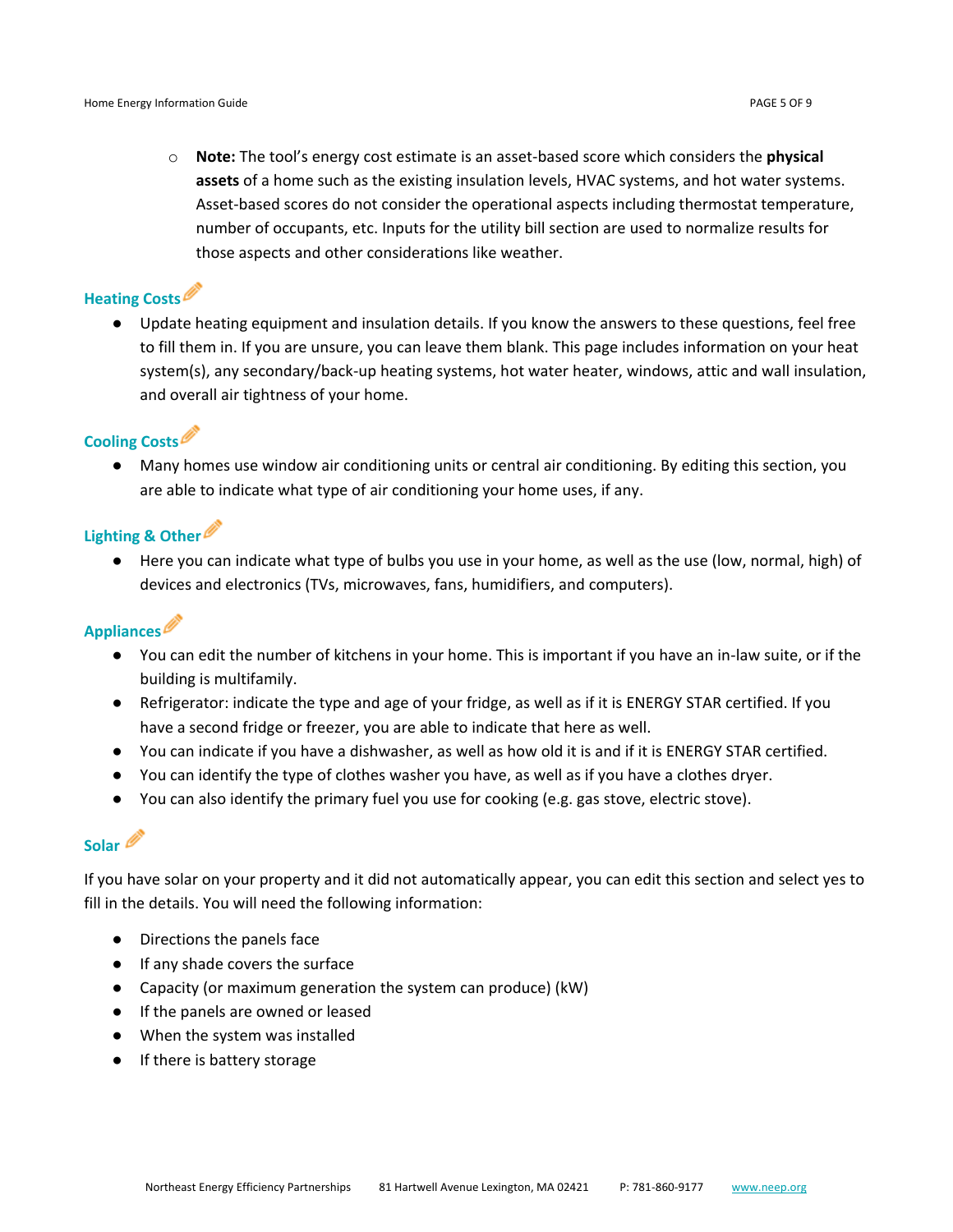Home Energy Information Guide **PAGE 6 OF 9** and the energy information Guide PAGE 6 OF 9

## *Step 4: Create your Vermont Home Energy Profile*

After you have updated your home features, click the "**Create VT Profile**" button to generate your Vermont Home Energy Profile. This button only appears after you have claimed your home.



You will be brought to a screen to review your home values. This provides a chance to look over all the details you updated and the opportunity to go back and edit home features, or to create the Vermont Home Energy Profile.

● Click "**Create Vermont Profile**". The tab now has a live link to create the Vermont Home Energy Profile as a PDF document.

## **You have now completed your Vermont Home Energy Profile!**



The Vermont Home Energy Profile be used in a real estate transaction process to provide an estimate of annual costs for operating this home factoring in average weather conditions, thermostat settings, and number of occupants. The VHEP also documents the following:

- Energy consumption and cost estimates
- Energy upgrades completed or certifications received when applicable
- Recommended energy saving actions
- Resources for additional energy savings opportunities, rebates and financing

The Vermont Home Energy Profile is a collaboration of Vermont Residential Labeling Stakeholders and The Energy Estimator, powered by HELIX and ClearlyEnergy. **If you have any questions about this process, please contact Efficiency Vermont at 888-921-5990-.**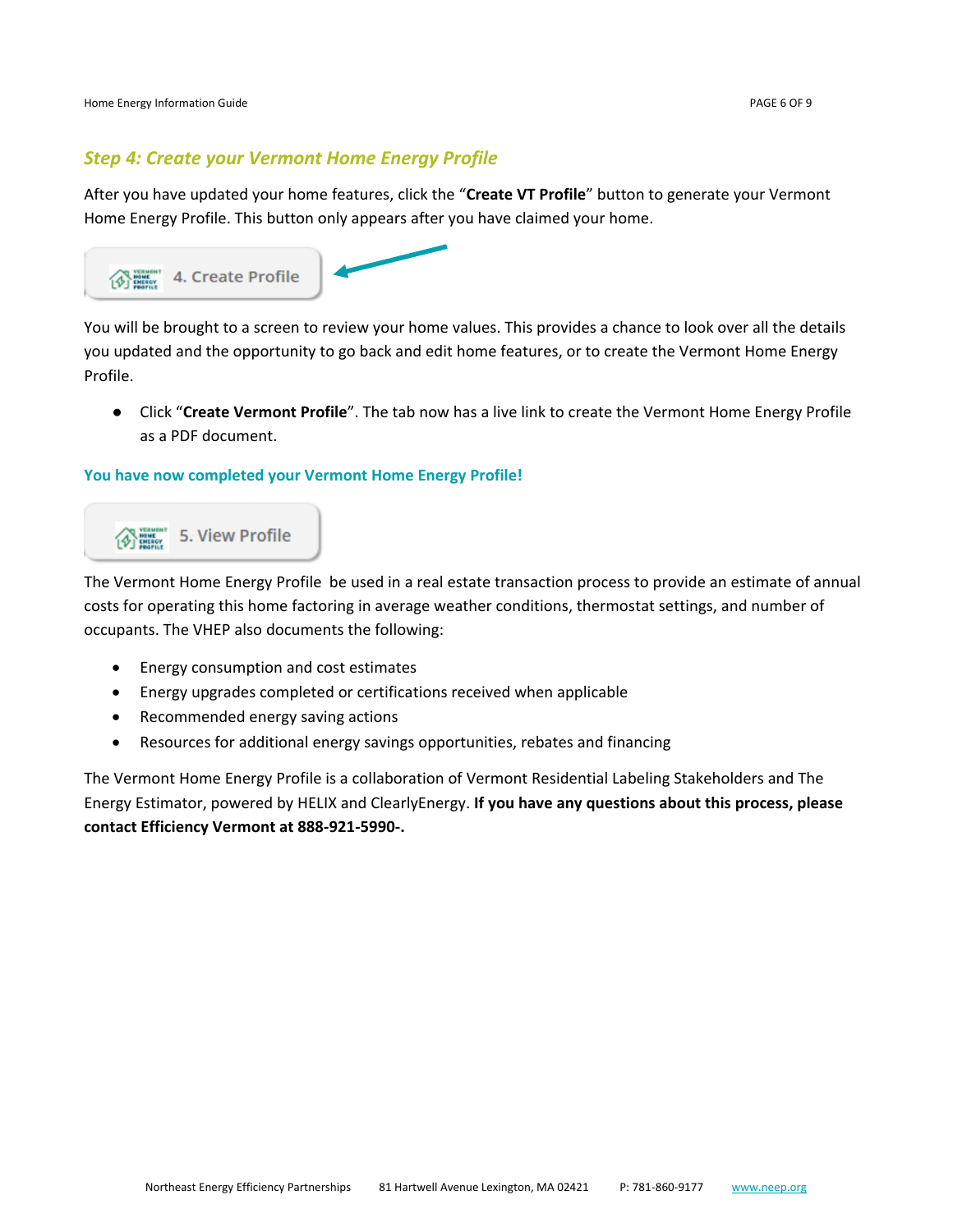## *Figure 1 Front Page of the VHEP Figure 2 Back Page of the VHEP*



THIS HOME'S EXPECTED<br>ANNUAL ENERGY COST\*

\$2990

This profile details the estimated

annual energy costs of this home and documents energy upgrades.<br>Energy usage and costs are

variable factors such as weather,<br>occupancy, lights and appliance

**HOME INFORMATION** 

**CONDITIONED FLOOR AREA:**<br>2000 Finished Square Feet

**REPORT INFORMATION** 

**DONS/2020**<br>**PROFILE GENERATED BY:**<br>Chris Gordon

Residential Energy Labeling Stakeholders,<br>HELIX and ClearlyEnergy

"Annual energy costs include heating, cooling<br>and electricity

**PROFILE ISSUE DATE:**<br>06/05/2020

ght to you by a collab

**FIOME THE ORMA<br>LOCATION:**<br>2020 VERMONT DRIVE<br>WINOOSKI, VT 05404

YEAR BUILT:

estimates only based on standardized assumptions for

usage.

## 82 MMBtu Expected Annual Energy Usage



#### \$2990 Expected Annual Energy Costs

-<br>The breekdown of fuel usage is calculated from homeowner provided fuel and<br>- electricity costs of \$2,900 adjusted for weather, settings and occupancy. Back<br>- heating sources may alter actual costs depending on how much t ousge is concluded from momentum in order real of<br>100 adjusted for weather, settings and occupancy. Be<br>ter actual costs depending on how much they are use





#### **Energy Highlights** Completed actions, home a nergy certil

Program-sponsored weatherization upgrades

#### ENERGYSTAR® Refrigerator

Professional energy audit

## Take Action! The following actions can help you save money on your energy<br>costs for years to come

- D Consider investing in renewable energy to offset your home's electrical consumption
- □ Verify all appliances, lighting, mechanical equipment are ENEMGY STAM® certified □ If still using old thermostats, update to programmable or smart thermostats
- □ Schedule regular maintenance of heating/ac systems to optimize performance
- □ Power down electronics completely to avoid "phantom electricity loads" or invest in<br>an advanced power strip to do it for you
- $\Box$  . Remove dust behind and underneath the refrigerator at least once a year. If you<br>have a forced air system, you can vacuum the vents and change air filters

**HIGHEST**<br>ENERGY USE **TOTAL ENERGY USE** Below are features of homes with<br>different levels of energy use to<br>help guide your path to lower<br>energy bills **AVERAGE**<br>ENERGY USE **LOWEST** ENERGY USE All cevibles filled plus insulation<br>covering framing, air seeling Vermont energy code<br>standards  $\mathbb{R}^+$  insulation & air leakage Little to none .<br>Federal minimum standard 045+ years old, no annual HEATING & COOLING SYSTEMS **ENEROY STAR Certified or better** Mix of ENEROY STAR and<br>conventional lights and ent bulbs, conv<br>annilances  $\bigoplus$  lights a appliances **ENEROY STAR Certified or bette** entis<br>... Sized to offrest all or most **THE RENEWABLE ENERGY** Some/None **None** 

## **Expected Annual Energy Use**

Expected Annual Energy Use<br>  $\frac{1}{2}$  Expected Annual Energy used in this<br>
homo (also<br>through on the control of the control of the control of the control<br>
to a common unit called MMBLu: one<br>
million British Therman Units. Renewable Energy Vermont: www.revermont.org Vermont Gas Systems www.vermontgas.com Vermont Westherization Program def.vermont.gov/benefits/westherization . . OS cords of wood The average expected use of a new<br>home built to the 2020 Vermont Energy Code is 105 MMBtus based on<br>a 2500sq.ft. home.

Additional Resources<br>Burlington Electric Department: www.burlingtonelectric.com Drive Electric Vermont: www.driveelectricvt.com Efficiency Vermont: www.efficiencyvermont.com Gol Vermont: www.connectingcommuters.org

Vermont Energy Saver: www.energysaver.vermont.gov

Vermont Energy Code publicservice.vermont.gov/energy\_efficiency/rbes

For questions about this profile, contact Efficiency Vermont at 888-921-5990 or info@efficiencyvern Home Energy Labeling eXchange (HELIX) Energy Estimate

kELIX, sponsored by the Northeast Energy Efficiency Pertnership, hosts third party certified home warry data to bused by realtors and lenders to<br>properly value energy efficiency, www.neas org/home-rearcy-inferential revenu www.clearlyenergy.com.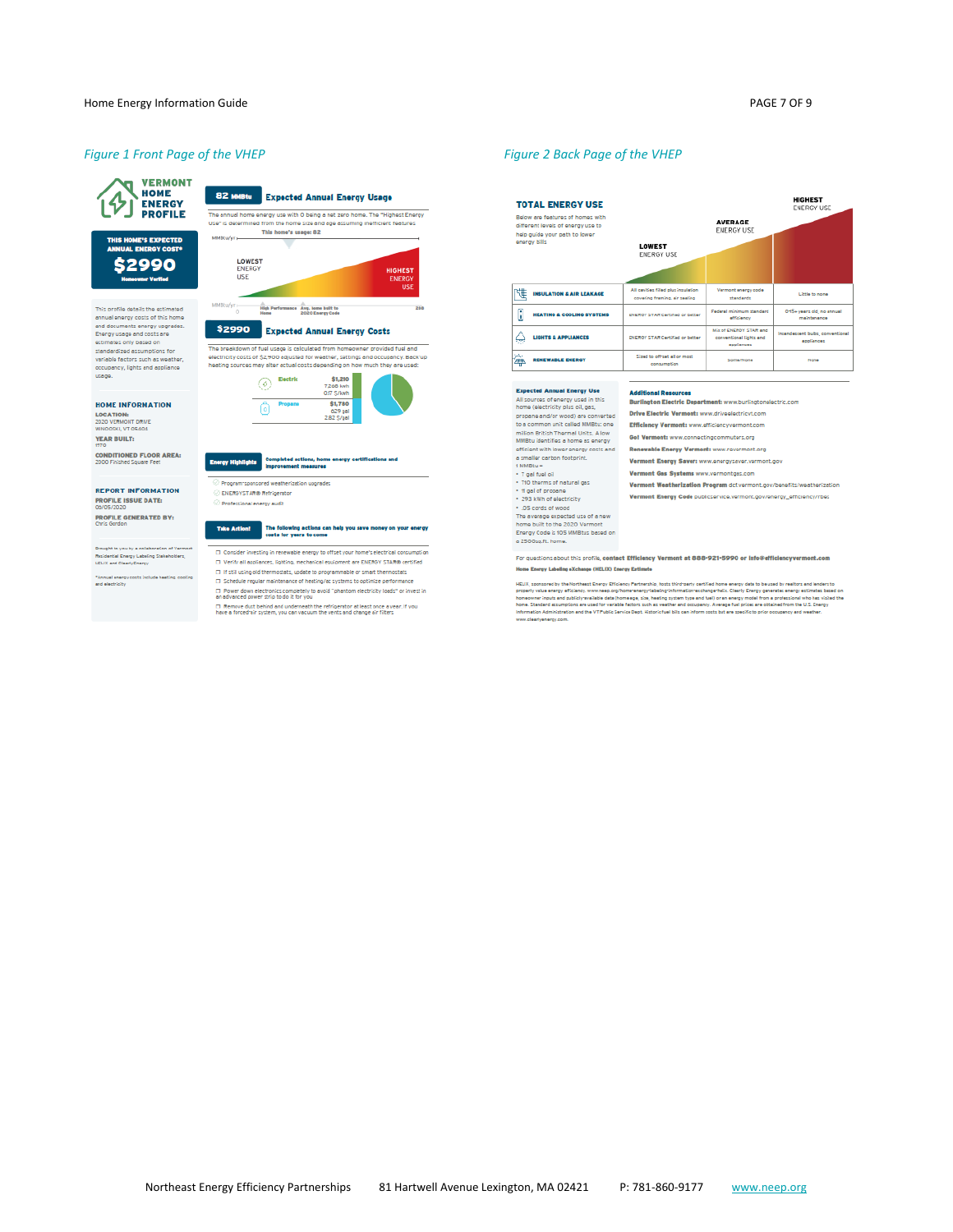

## **Home Energy Information Frequently Asked Questions (FAQ)**

## **What about the variability of energy prices?**

The VHEP uses energy cost data available from the U.S. Energy Information Administration and the Vermont Department of Public Service at the time the report is generated. It is true that energy prices may vary and the actual cost of energy may differ from the estimated costs.

## **What if my expected annual energy cost is not what I expected it to be?**

The estimated energy cost is an asset-based score. An asset-based score considers the **physical assets** of a home such as the existing insulation levels, HVAC systems, and hot water systems. Based on these assets as well as standard weather and occupant assumptions, Energy Estimator can estimate annual energy use, associated costs, and more. This estimated cost may be different than your actual energy bills, which are based on your energy consumption behavior (e.g. thermostat temperature, number of occupants, etc.) and annual weather differences.

## **What if I have a high estimated energy cost?**

By including the VHEP in a real estate listing, prospective buyers can make better informed decisions, but having a higher estimated cost of operation does not necessarily mean buyers will be deterred from your home. Studies around the country have shown that homes that provide standardized energy information, like VHEP, sell faster than homes without this information.<sup>3</sup> Homebuyers like having energy information, similar to having MPG information when buying a car. In addition, providing energy information with recommendations influences new homeowners' decisions about energy renovations. This will help improve the housing stock of Vermont.

## **What is included in the Vermont Home Energy Profile (VHEP)?**

The VHEP includes the estimated energy cost per year as well as the estimated energy use broken down by fuel type. This includes the primary heating fuel, and a homeowner can indicate if there are secondary heating sources. The profile will also acknowledge any green certifications or home energy labels that are associated with the home. Recommendations for next steps after generating the VHEP are listed in the VHEP along with contact information for organizations that support professional energy audits, rebates and incentives for energy efficiency improvements, and renewable energy services.

## **Are there resources available to help me lower my estimated energy cost for my home?**

Yes! The state Energy Efficiency Utilities (Efficiency Vermont, Burlington Electric Department and Vermont Gas) and Weatherization Assistance Program have resources available to help residents complete home energy

<sup>3</sup> <https://www.tias.edu/en/knowledgeareas/area/real-estate/article/homes-with-an-energy-label-sold-100-days-faster>